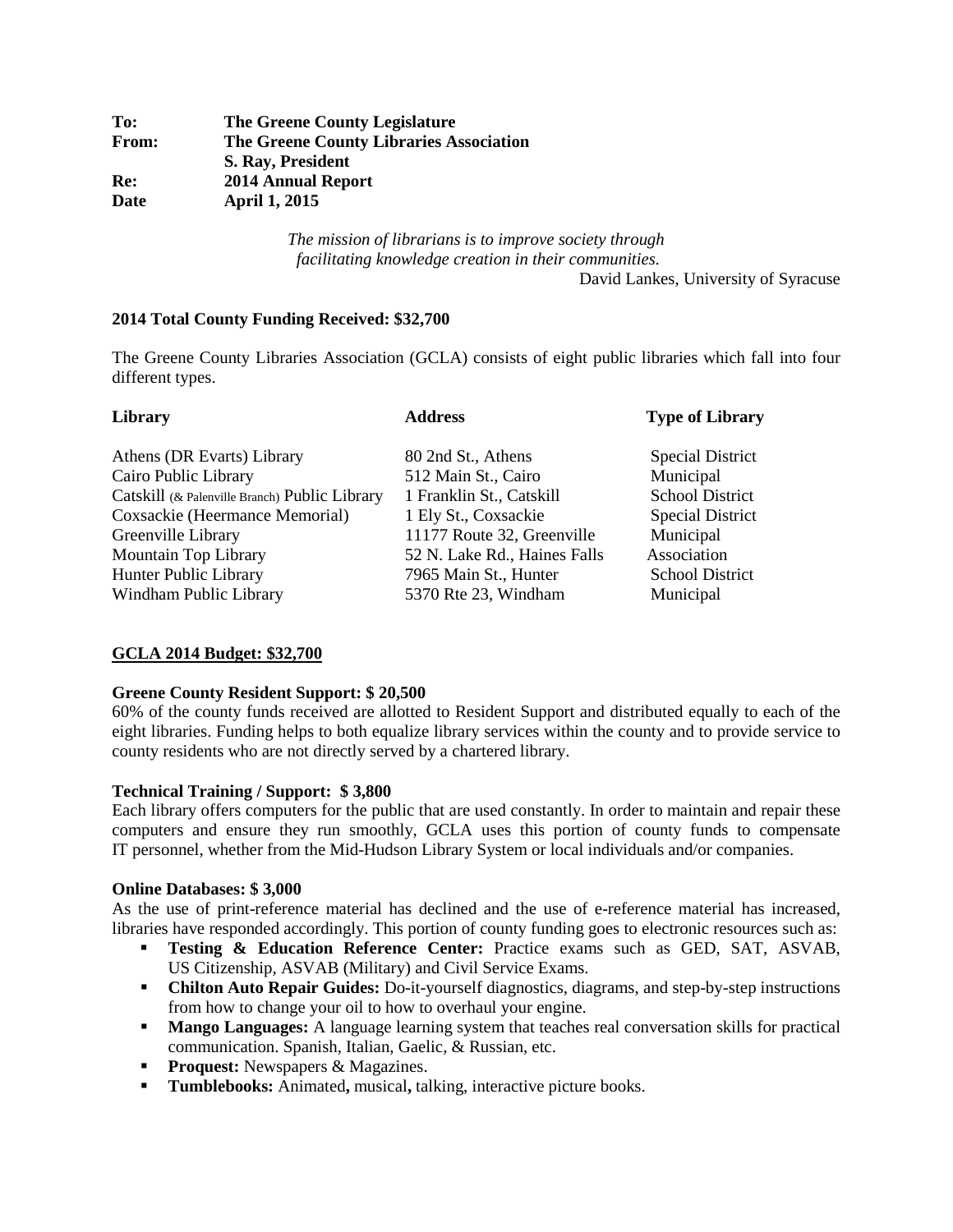### **Downloadable / eBooks & Audio books: \$3,200**

With the popularity of eBooks steadily increasing, this portion of county funding is used to purchase new and popular content.

### **Preparation of Annual Tax Report: \$500**

As a 501C-3 organization, we comply with all applicable regulations and in order to be completely transparent with taxpayer/county funding, we use an outside accountant to review and prepare our taxes.

### **GCLA Outreach: \$1,100**

County funding goes toward publicity for banners, posters, flyers and brochures for county-wide library events and/or reserving GCLA informational tables/booths at Health, Book and Youth Fairs. GCLA is also a Hudson River Valley Heritage member which allows the uploading of images into an online digital library.

### **Book Page Subscription: \$600**

A portion of county funding goes towards this monthly book review publication. Book Page focuses on new releases and reviews are tailored for the general public. The publication is very popular with patrons and greatly assists librarians with collection development.

### **Library usage statistics**

- Library visits: 248,323
- Computer Usage: 63,022
- Program attendance: 20,860
- Total circulation: 315,230

While libraries understand the importance of statistics, we also highlight the human-interest stories that accompany them.

## **Greene County Library (GCL) Services, Stories & Thank You's**

### **Diverse collections**

**All Greene County libraries are part of the Mid-Hudson Library System (midhudson.org). As system members, all patrons served have access to the collections of all 66-member libraries within five counties - Columbia, Dutchess, Greene, Putnam & Ulster. Collections include Books, Movies, Music, Video Games, Board Games, Leaps, Nooks, Newspapers, Magazines, Reference, Local History & New York State material. Before dawn six days a week, vans crisscross the five counties delivering material to each library in order to fill patron requests.**

#### **Reference & Readers Advisory**

In addition to answering daily questions from our regular patrons, all GCL's frequently see visitors to the Catskill region. Many stop first at the local library to get their bearings, check email, look through the local history resources, and to ask library staff about surrounding sites.

Thank you note from a Vermont couple:

*Last month my husband and I visited [a Greene County town] and tried (without luck) to find the location of the jewelry store my great-great grandfather owned. After we'd returned home [your Reference Librarian] contacted us and went out of her way to locate the store and even sent us pictures of it. We deeply appreciate her kindness and assistance.*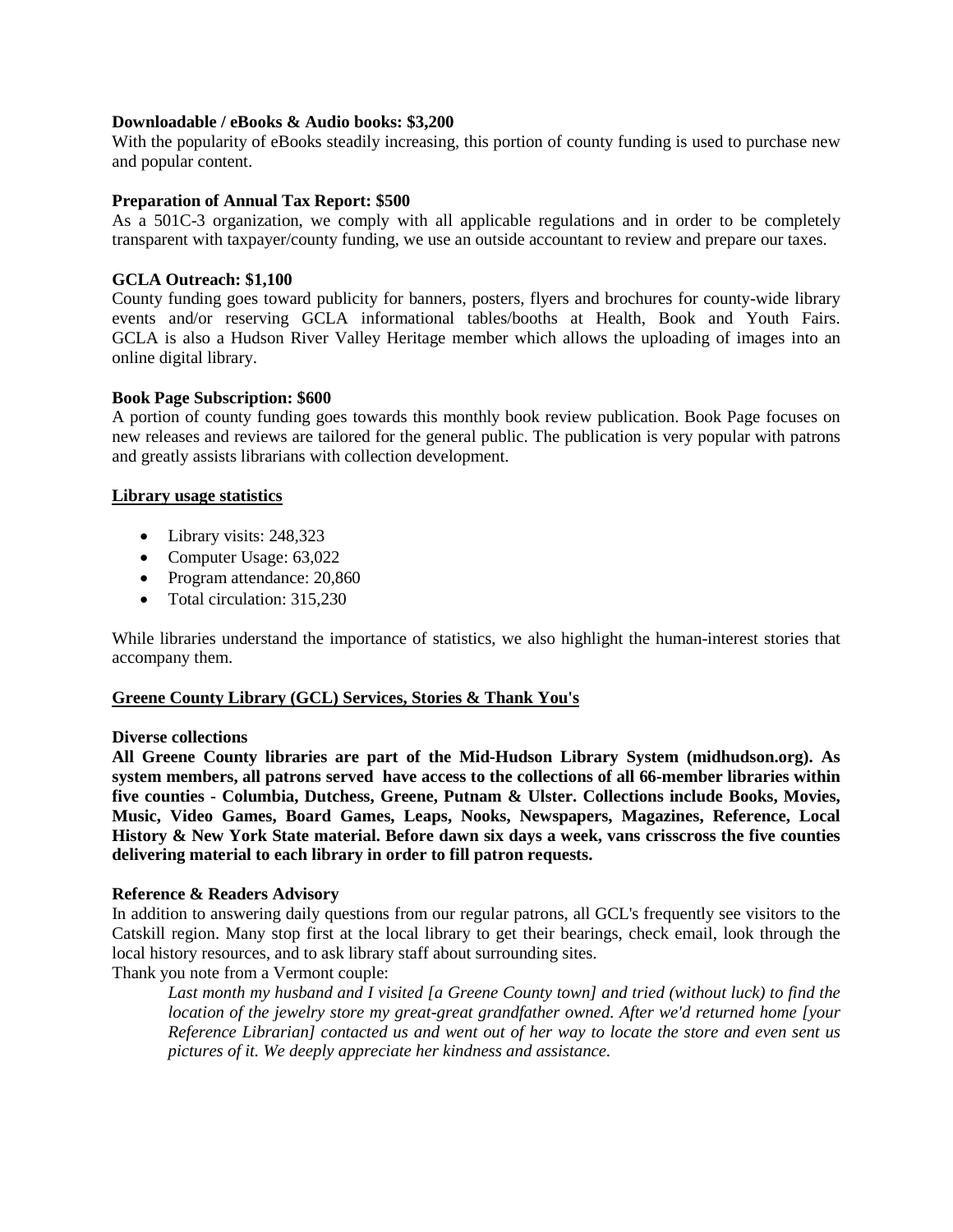#### **Free Internet & Wi-Fi**

# **All Greene County Libraries provide public access computers and wireless for all ages. For many, the local library is the only internet access point in their community.**

Patron J. visited a GCL for help setting up her new iPad. Library staff sat with her and coached her through such things as connecting to the library's wifi, synching her email and Facebook accounts, taking and saving photos, creating password protection and downloading eBooks.

#### **Early Literacy Programs**

**Early Literacy, or 'storytime' programs include stories, songs, crafts and snacks. Such age-appropriate programs have long proven to prepare our youngest patrons for the future. Kids learn how to socialize, respect others, concentrate on various tasks, use their creativity and imagination and work on their fine motor skills. Such programs also give parents & guardians the chance to network and socialize with others in their community.**

Two GCLs offer a 'traveling' storytime which introduces participants to their local community in a unique way. Library staff work with local business owners to tailor the event to their particular business. Kids and parents tour a variety of businesses and get a front row, hands on look at pizza making, creating bank accounts, bicycle safety and maintenance, T-shirt production, pet shop creatures, courtrooms, the inner workings of restaurants and cafes, the phone company, realty and insurance companies, music shops, etc. At each event, library staff read stories related to the business and the merchants talk about and give tours of their business while all participants enjoy healthy snacks and drinks.

#### **Job Seekers**

**All Greene County Libraries (GCL) regularly help people with job searches and writing resumes. Many organizations do not accept print or hard copies of job applications anymore. Applicants are told to submit 'online' but are not given help to do so. Library staff frequently help people with this process. Library staff also frequently help people who need one-on-one assistance with the very basic of computer skills. These services are provided daily at all GCLs.** 

Patron W uses a GCL several days a week for on-line job searching. Library staff showed him how to save his resume in his email and how to upload it into online job applications. He was happy to let us know that he found a job thanks to the help he received at the library.

Patron MJ is re-entering the workforce after many years away. He came to the library when he heard from a friend that GCLs offer one-on-one computer help. Staff was able to direct him to the library databases rather than the random internet searches that he had been unsuccessful trying.

#### **Incarcerated**

**MHLS provides service and support to each of the six state correctional facilities in our region. Libraries are also often the first stop for those recently released after a term of incarceration. Staff has found these interactions to be critical.**

Patron A, who had been incarcerated for two years, was recently released from jail and has resumed parenting duties of his daughters who are two and four years old. Dad and the girls frequently visit a GCL to read stories, explore kid-friendly iPad apps and do arts and crafts. Library-time has given Dad a chance to make up for lost time with his girls as well as socialize and network with other parents in the community. Library staff is on hand to recommend library and community resources.

The use of print reference material has declined in libraries but the need for such material is constant within the correctional system. Many prisons limit computer use for inmates so print resources are in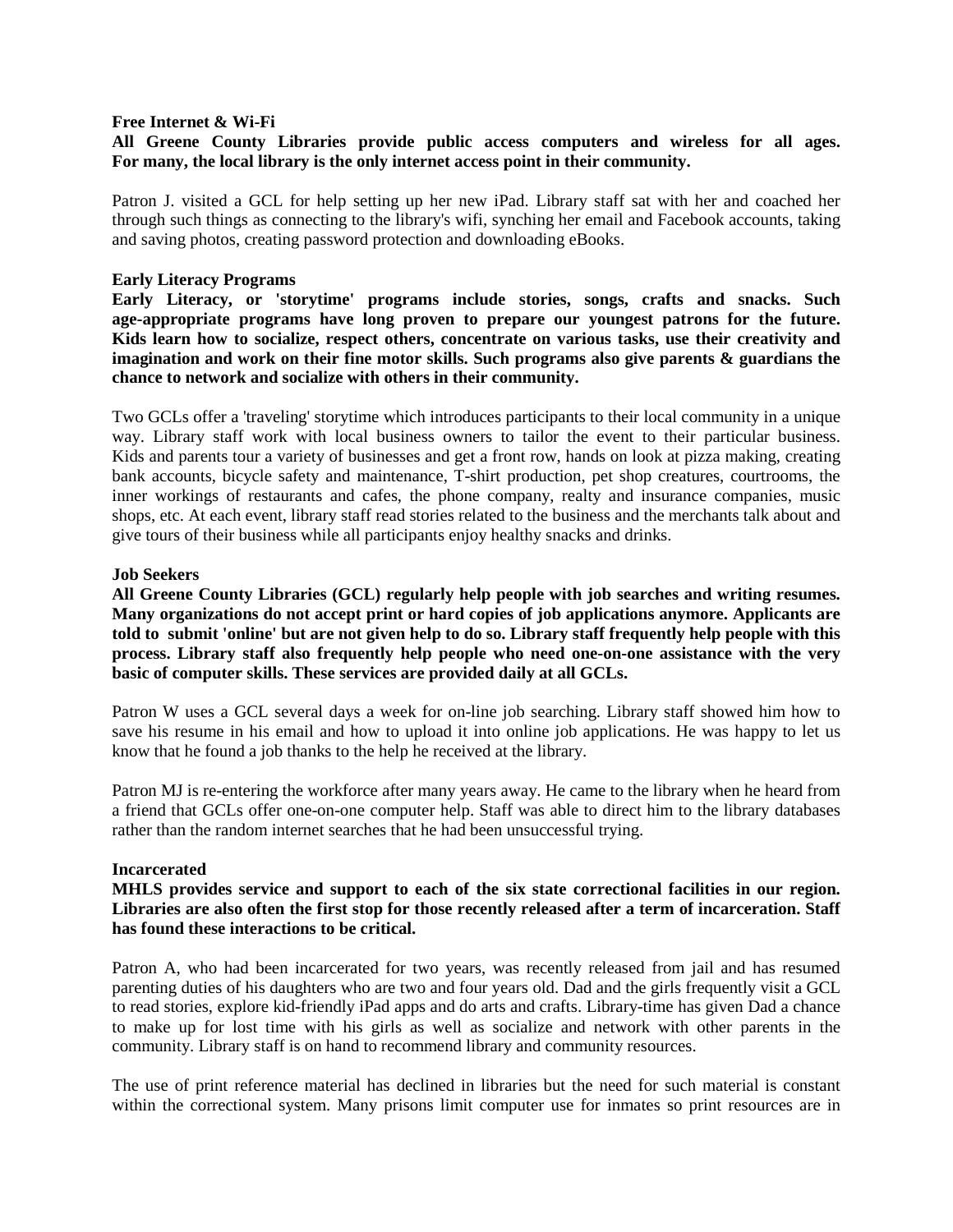great demand. Many GCL donate up-to-date reference material (Chase's Calendar of Events, Grant resources, Literary Marketplace) to correctional facilities.

# **Programs & Events All GCLs offer unique programs and events as well as meeting space available to the public.**

GCLs offer amnesty during the year. certain pre-specified items are brought in, the library will waive patron fines. In addition to 'Food for Fines' many libraries accept School Supplies, Diapers, & Toiletries. County Libraries have found that Amnesty programs prove to bring former patrons back, patrons that may have been timid about their overdue fees. All donated items then go back into the community to benefit those in need. Amnesty is often held during National Library Week in April.

## **Kid-Friendly**

## **Summer Reading Programs**

Every year, each GCL participates in the New York State-sponsored Summer Reading Program and tailor their program to the 'theme' (2015 theme = *Every Hero has a Story).* From June to August, participants sign-up, log their daily reading and receive incentives & prizes. The goal of the SRP is to encourage and challenge children, teens & adults to read during the summer months. Each library also offers unique themed-programs as well as skilled performers and special events such as jugglers, face painters, nature programs, and magic shows.

A parent who brings her child to a GCL story hour every week told staff that her child wakes up every morning asking if it is 'Library day'.

Many GCL's have iPads available for kids. At a few GCL's, iPads are situated so that parents/guardians can work on a computer on their own and still have a direct line of sight while their little ones explore the kid-friendly iPad apps.

A GCL was having maintenance work done in the evening. The worker apologized for having to bring his 10-year-old daughter with him while he worked. Library staff said it was the perfect day of the month because it was Therapy Dog day. Staff explained that kids who struggle with reading (or even if they don't) can read to the dog in a judgment-free environment. Therapy Dogs don't get annoyed, don't poke fun if a word is mispronounced or if a child stutters and they love belly rubs and to be used as pillows. The daughter spent an hour with the dog, reading or listening as others read aloud and was happily content throughout the hour. The worker was so impressed and grateful that he gave the library a discount on the maintenance job and then signed himself and his daughter up for library cards.

A family uses a GCL every Wednesday for their family visitation. A dad with full custody of his daughter brings her to visit with her mom. Mom, Dad and daughter use the children's area or the meeting rooms. They've said that that the library is the only place where they can meet and feel comfortable. The daughter, who hopes to be a cosmetologist and/or nail technician, practices her nail polishing techniques on both mom and dad.

## **Office Equipment**

# **GCLs provide office equipment - color & black & white printers & photocopiers, fax machines, scanners, staplers - for public use.**

A mom and two middle school-aged daughters came in to a GCL at closing time. They were in a panic because a project was due in the morning and the girls had not finished. Their printer at home was out of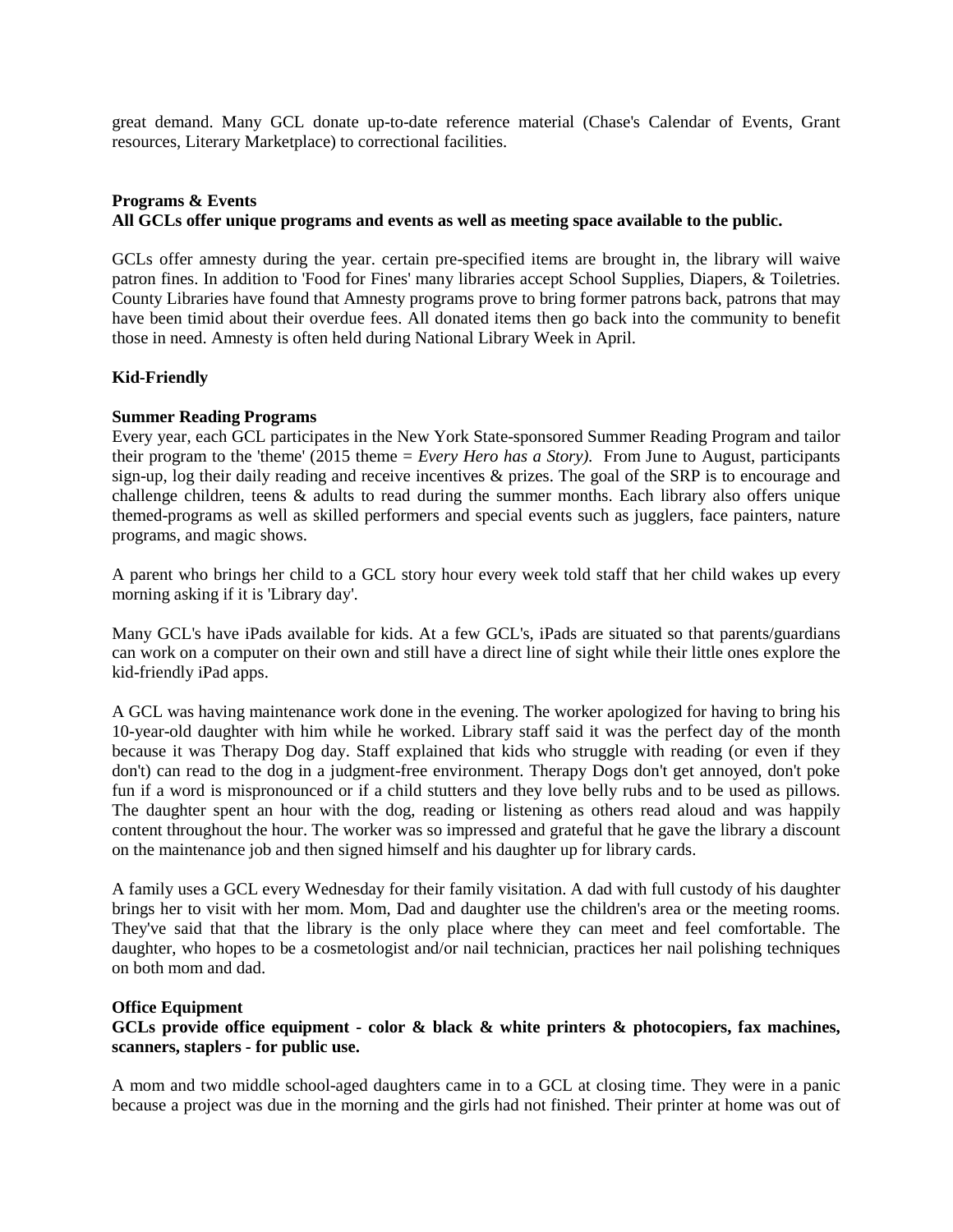toner and they needed color pictures for their poster board. Library staff helped find pictures they liked, taught them how to save and resize each one before printing and how to print multiple pictures on one page in order to save money. Mom was impressed by the selection of photos available online and by the quality of the prints. She thanked staff for staying late and left a very generous donation.

A young woman who works full time and is taking a full schedule of online college classes visits a GCL several times a week to use the wifi. One of her professors emails library staff her exams each month. The student takes the exam in the library and uses the scanner to send the exam back to her professor. She said that without the wifi and scanner, she would not be able to complete her college classes online.

A gentleman came in to a GCL to scan and email several pages of a document to his attorney across the country. He was delighted to find that the library not only offered scanning service but he could also email the document to his attorney's email directly from the scanner (photocopier).

A young mom and her 3 year old visit a GCL every week. They work on the coloring pages that staff makes available in the kids area. After they finish, they make color copies of each page on the library photocopier. After staff showed them how to use the photocopier themselves, it became the highlight of the 3-year-old's visit each time. He loves to press the buttons and watch the ray of light move and wait for the page to roll out of the machine. He has since told staff that he plans to bind all the coloring pages into a booklet and mail to his dad who is serving overseas in the military.

## **Thank You's**

When an older patron who visited one GCL several times a week (and a favorite patron), passed away, his family asked if a library staff person would speak at his funeral. Staff said yes, absolutely. The GCL then received the following note:

*Dad was truly blessed to have such a caring group of people to share with and look out for him. Your thoughtfulness and kindness has been a gift to our entire family.*

From a patron who received computer assistance to sign up for health care insurance:

*I want to thank [a GCL staff] for their considerable help getting me get into the . . . NYS Health Plan Marketplace [to] sign up for health insurance. If the library did not have computers available to the public, I would have been in a very bad way. If the [staff] had not had computer skills and nimble minds and generous willingness to help . . . I would still be sitting in front of the monitor, insurance-less, trying to figure out what to do! I want to thank (individual staff names) for your kindness and assistance. Oodles and tons of appreciation to the lot of you!* 

From a thank you note sent to a GCL:

*Each of us who reside in [a GC town] are most fortunate to have the services of*  [a GCL]. *Every one of your employees offers professional, polite and very pleasant interactions when dealing with its readers and computer users.* 

Patron M. visits a GCL every week to ask staff to place holds on movies, specifically westerns, for his father who resides in a nursing facility. After L. had come to library and spoke of how his dad was disappointed in his (L's) movie picks, staff taught him how to search the online catalog from his cell phone. L. now searches the catalog (of all 66 libraries) *with* his dad who tells him right away which titles and which actors he will (primarily John Wayne) and will not watch. On his next visit, M thanked the staff members who had helped him and told them how much time, worry and angst this process had saved him and how it has greatly improved their father-son time together.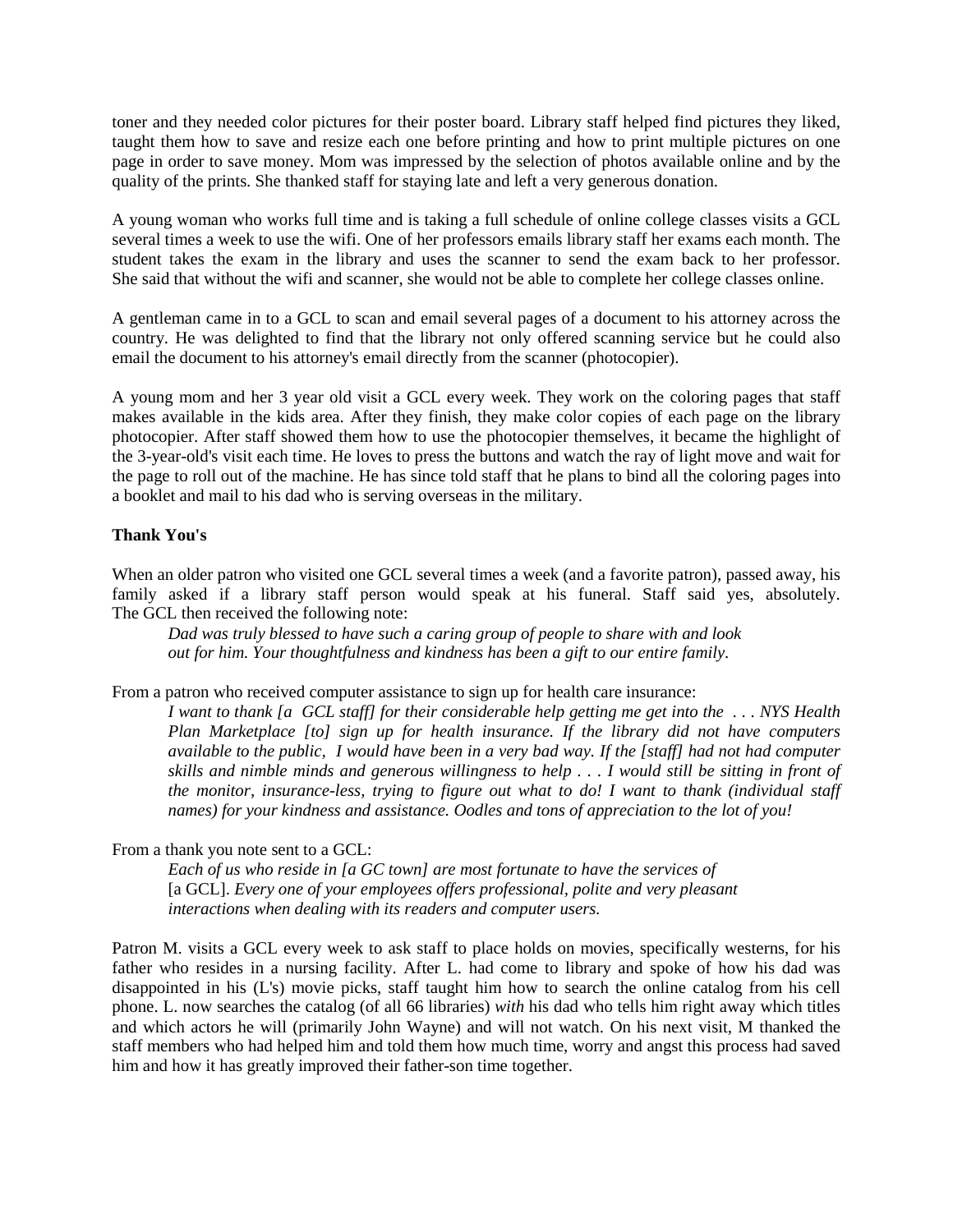GCLA is extremely thankful for the funding received from the Greene County Legislature. We thank you for recognizing the unique role libraries play and your continued support allows us to deliver much-needed free programs and services to our communities, many of which are not available elsewhere.

Our sincere thanks,

Jake Widrick (Athens), Debra Kamecke (Cairo) Sue Ray (Catskill), Linda Deubert (Coxsackie), Barbara Flach (Greenville), June Bain (Hunter), Elane Farley (Mt. Top Library), & Candace Begley (Windham).